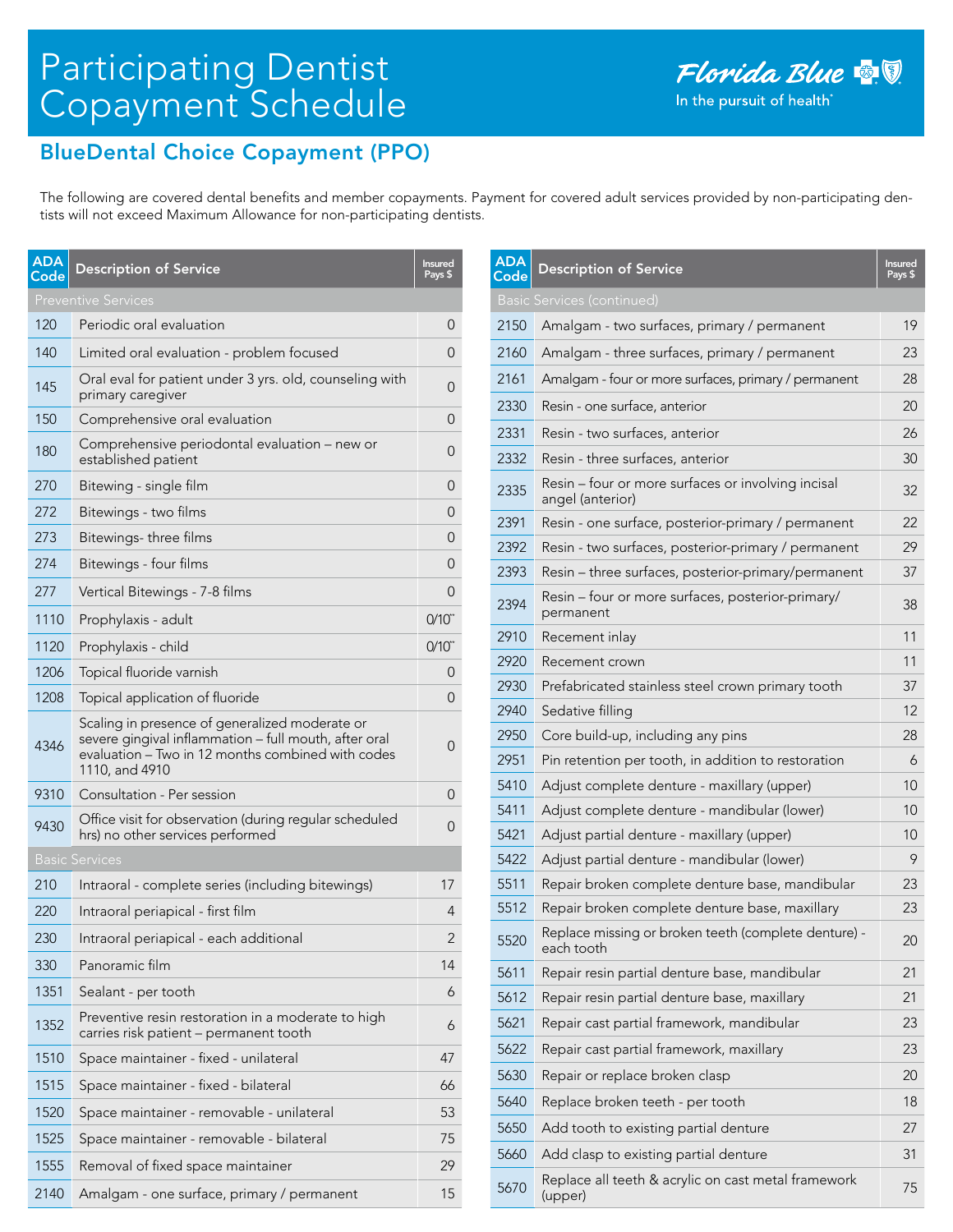# <sup>5671</sup> Replace all teeth & acrylic on cast metal framework (lower) <sup>75</sup> 5710 Rebase complete denture (upper) 73 5711 Rebase complete denture - (lower) 73 5720 Rebase partial denture - (upper) 66 5721 Rebase partial denture - (lower) 66 <sup>5730</sup> Reline complete maxillary denture (chairside) - (upper) <sup>38</sup> <sup>5731</sup> Reline complete mandibular denture (chairside) - (lower) <sup>38</sup> 5740 Reline maxillary partial denture (chairside) - (upper) 34 5741 Reline mandibular partial denture (chairside) - (lower) 34 5750 Reline complete maxillary denture (laboratory) - 59<br>(upper) <sup>5751</sup> Reline complete mandibular denture (laboratory) - (lower) <sup>57</sup> 5760 Reline maxillary partial denture (laboratory) - (upper) 53 <sup>5761</sup> Reline mandibular partial denture (laboratory) - (lower) <sup>53</sup> 5850 Tissue conditioning, maxillary (upper) 18 5851 Tissue conditioning, mandibular (lower) 19 6930 Recement fixed partial denture 17 6980 Bridge repair, by report 30 7111 Extraction corneal remnants - deciduous tooth 11 7140 Extraction erupted tooth or exposed root 17 7210 Surgical removal of erupted tooth 31 7220 Removal of impacted tooth - soft tissue 39 7230 Removal of impacted tooth - partially bony 53 7240 Removal of impacted tooth - completely bony 64 7241 Removal of impacted tooth - completely bony, w/ Removal of impacted toom - completely bony, w/ 32<br>unusual surgical complications 7250 Surgical removal of residual roots (cutting procedure) 32 7251 Coronectomy - intentional partial tooth removal 64 7280 Surgical access of an unerupted tooth 73 7282 Mobilization of erupted or malpositioned tooth to  $45$ <br>aid eruption <sup>7283</sup> Placement of device to facilitate eruption of impacted tooth <sup>27</sup> 7310 Alveoloplasty, per quadrant, in conjunction with<br>extractions 7311 Alveoloplasty, in conjunction with extractions - one to Alveoloplasty, in conjunction with extractions - one to 31<br>three teeth or tooth spaces, per quadrant <sup>7320</sup> Alveoloplasty, per quadrant, not in conjunction with extractions <sup>42</sup> 7321 Alveoloplasty, not in conjunction with extractions -Alveolopiasty, not in conjunction with extractions - 42<br>one to three teeth or tooth spaces, per quadrant 7510 Incision and drainage of abscess - intraoral soft tissue 21 ADA<br>Code Description of Service Pays \$ Basic Services (continued)

## 9110 Palliative (emergency) treatment of dental pain, ramative (emergency) treatment of dental pain,<br>minor procedures (not w/ sed filling) 9222 Deep sedation/general anesthesia – first 15 minutes 25 <sup>9223</sup> Deep sedation, general anesthesia – each 15 minute increment <sup>25</sup> 9239 Intravenous moderate (conscious) sedation/analgesia – 19<br>first 15 minute <sup>9243</sup> Intravenous moderate (conscious) sedation/analgesia – Intravenous moderate (conscious) sedation/analgesid – 19<br>each 15 minute increment 2510\* Inlay – metallic, one surface 221 2520\* Inlay - metallic, two surfaces 239 2530\* Inlay - metallic, three or more surfaces 257 2542\* Onlay - metallic, two surfaces 239 2543\* Onlay - metallic, three or more surfaces (not payable Onlay - metallic, three of more surfaces (not payable  $297$ <br>in conj w/2510, 2520, 2530) 2544\* Onlay - metallic, four or more surfaces (not payable in Oniay - metallic, four of more surfaces (not payable in 306<br>conj w/2510, 2520, 2530) 2610\* Inlay – porcelain/ceramic, one surface 222 2620\* Inlay - porcelain/ceramic, two surfaces 241 2630\* Inlay - porcelain/ceramic, three or more surfaces 261 2642<sup>\*</sup> Onlay - porcelain/ceramic, two surfaces 273 2643\* Onlay - porcelain/ceramic, three surfaces 312 2644\* Onlay - porcelain/ceramic, four or more surfaces 325 2710\* Crown - resin (laboratory) 148 2740\* Crown - porcelain/ceramic substrate 324 2750\* Crown - porcelain fused to high noble metal 315 2751\* Crown - porcelain fused to predominantly base metal 289 2752\* Crown - porcelain fused to noble metal 302 2790\* Crown - (full cast) - high noble metal 301 2791\* Crown - (full cast) - predominantly base metal 268 2792\* Crown - (full cast) - noble metal 285 2952 Cast post and core in addition to crown 113 2954 Prefabricated post and core, in addition to crown 74 2980 Crown repair, by report 53 3220 Therapeutic pulpotomy (excluding final restoration) 47 3310 Root Canal - Anterior (excluding final restoration) 196 3320 Root Canal - Bicuspid (excluding final restoration) 231 3330 Root Canal - Molar (excluding final restoration) 305 3346 Root Canal - Retreatment - anterior, by report 256 3347 Root Canal - Retreatment - bicuspid, by report 296 3348 Root Canal - Retreatment - molar, by report 358 ADA<br>Code Description of Service Pays \$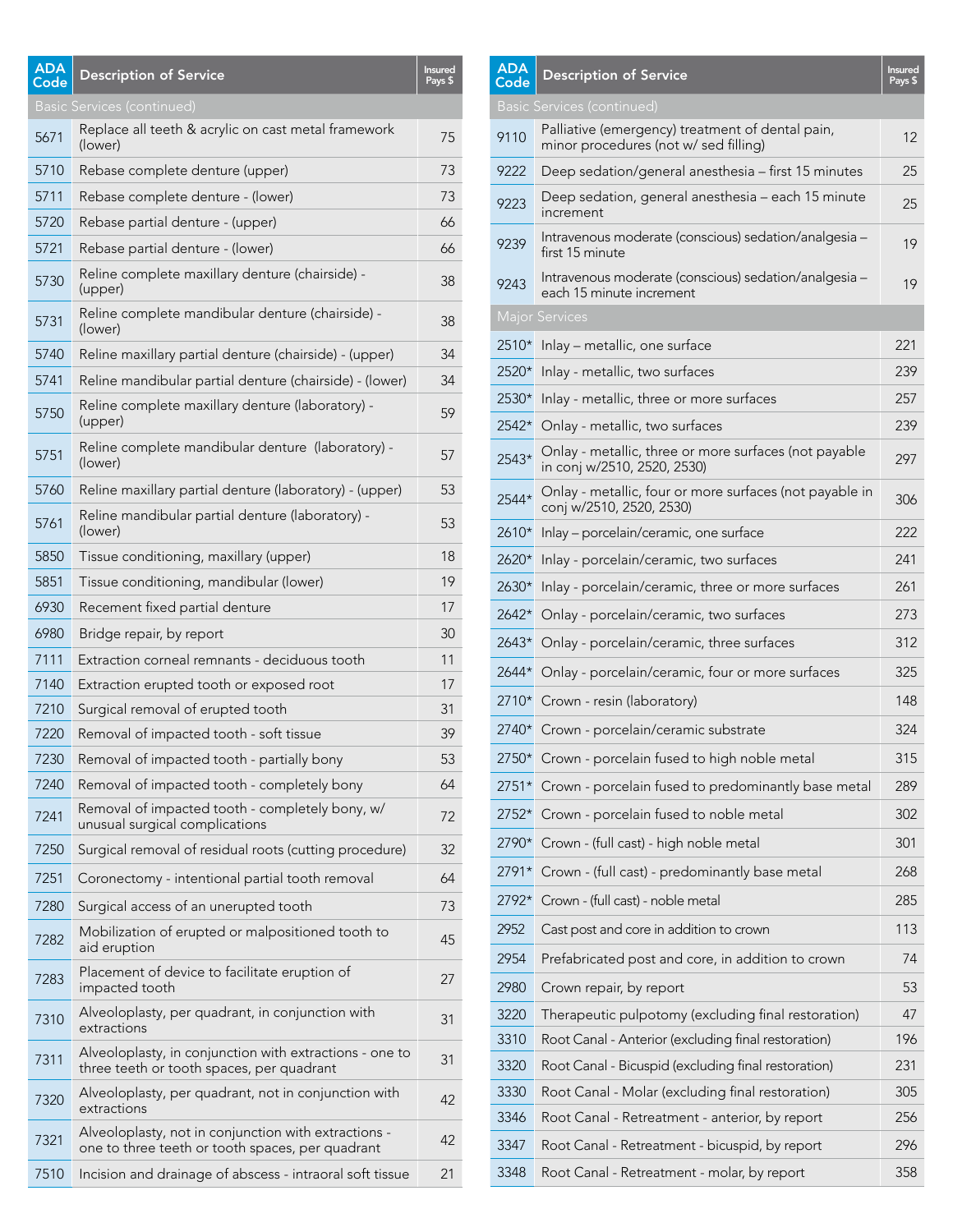| <b>ADA</b><br>Code         | <b>Description of Service</b>                                                                                                                           | <b>Insured</b><br>Pays \$ |  |
|----------------------------|---------------------------------------------------------------------------------------------------------------------------------------------------------|---------------------------|--|
| Major Services (continued) |                                                                                                                                                         |                           |  |
| 3410                       | Apicoectomy/periradicular surgery - anterior                                                                                                            | 188                       |  |
| 3421                       | Apicoectomy/periradicular surgery - bicuspid (first root)                                                                                               | 227                       |  |
| 3425                       | Apicoectomy/periradicular surgery - molar (first root)                                                                                                  | 235                       |  |
| 3426                       | Apicoectomy/periradicular surgery - (each additional<br>root)                                                                                           | 84                        |  |
| 3430                       | Retrograde filling - per root                                                                                                                           | 46                        |  |
| 3450                       | Root amputation - per root                                                                                                                              | 120                       |  |
| 3920                       | Hemisection (including any root removal), not<br>including root canal therapy                                                                           | 105                       |  |
| 4210                       | Gingvectomy or gingivoplasty, 4 or more contiguous<br>teeth or tooth bounded spaces per quadrant                                                        | 142                       |  |
| 4211                       | Gingivectomy or gingivoplasty, one to three<br>contiguous teeth or tooth bounded spaces per<br>quadrant                                                 | 47                        |  |
| 4212                       | Gingivectomy or gingivoplasty to allow access for<br>restorative procedure, per tooth                                                                   | 12                        |  |
| 4240                       | Gingival flap procedure, including root planing - four<br>or more contiguous teeth per quadrant                                                         | 158                       |  |
| 4241                       | Gingival flap procedure, including root planing - 1 - 3<br>teeth or tooth bounded spaces per quadrant                                                   | 150                       |  |
| 4249                       | Clinical crown lengthening - hard tissue, once per<br>tooth per lifetime                                                                                | 212                       |  |
| 4260                       | Osseous surgery (including flap entry and closure) - 4<br>or more contiguous teeth per quadrant                                                         | 322                       |  |
| 4261                       | Osseous surgery (including flap entry and closure) -<br>1-3 contiguous teeth per quadrant                                                               | 277                       |  |
| 4263                       | Bone replacement graft - first site in quadrant                                                                                                         | 120                       |  |
| 4264                       | Bone replacement graft - each additional site in<br>quadrant                                                                                            | 77                        |  |
| 4266                       | Guided tissue regeneration - resorbable barrier, per<br>site                                                                                            | 130                       |  |
| 4270                       | Pedicle soft tissue graft procedure                                                                                                                     | 225                       |  |
| 4273                       | Subepithelial connective tissue graft procedure (inc.<br>donor site surgery)                                                                            | 280                       |  |
| 4275                       | Soft Tissue allograft per tooth every 36 months                                                                                                         | 221                       |  |
| 4276                       | Combined connective tissue & double pedicle graft<br>per tooth, per site every 36 months                                                                | 265                       |  |
| 4277                       | Free soft tissue graft procedure (including donor site<br>surgery), first tooth or edentulous tooth position in graft                                   | 236                       |  |
| 4278                       | Free soft tissue graft procedure (including donor<br>site surgery), each additional contiguous tooth or<br>edentulous tooth position in same graft site | 45                        |  |
| 4341                       | Perio scaling & root planing - 4 or more teeth per<br>quad payable once every 24 months                                                                 | 61                        |  |
| 4342                       | Periodontal scaling & root planing 1-3 teeth per<br>quadrant once per quad every 24 months                                                              | 46                        |  |
| 4355                       | Full mouth debridement to enable comprehensive<br>periodontal evaluation & diagnosis                                                                    | 34                        |  |
| 4910                       | Periodontal maintenance procedures following active<br>therapy                                                                                          | 34                        |  |

| <b>ADA</b><br>Code | <b>Description of Service</b>                                                                    | Insured<br>Pays \$ |
|--------------------|--------------------------------------------------------------------------------------------------|--------------------|
|                    | Major Services (continued)                                                                       |                    |
| 5110               | Complete denture - maxillary (upper)                                                             | 382                |
| 5120               | Complete denture - mandibular (lower)                                                            | 382                |
| 5130               | Immediate denture - maxillary (upper)                                                            | 418                |
| 5140               | Immediate denture - mandibular (lower)                                                           | 418                |
| 5211*              | Upper partial - resin base (inc. any conventional<br>clasps, rests, & teeth)                     | 296                |
| 5212*              | Lower partial - resin base (inc. any conventional<br>clasps, rests, & teeth)                     | 303                |
| 5213*              | Upper partial - cast metal framework w/ resin dent<br>bases (inc clasps, rests, teeth)           | 420                |
| 5214*              | Lower partial - cast metal framework w/ resin dent<br>bases (inc clasps, rests, teeth)           | 420                |
| 5225               | Maxillary partial denture-flex base (incl. clasps, rests,<br>teeth)                              | 420                |
| 5226               | Mandibular partial dental-flex base (incl. clasps, rests,<br>teeth)                              | 420                |
| 6010               | Surgical placement of implant body: endosteal<br>implant                                         | 512                |
| 6056               | Prefabricated abutment - includes placement                                                      | 112                |
| 6057               | Custom abutment - includes placement                                                             | 161                |
| 6058               | Abutment supported porcelain/ceramic crown                                                       | 294                |
| 6059               | Abutment supported porcelain fused to metal crown<br>(high noble metal)                          | 290                |
| 6060               | Abutment supported porcelain fused to metal crown<br>(predominantly base metal)                  | 274                |
| 6061               | Abutment supported porcelain fused to metal crown<br>(noble metal)                               | 280                |
| 6062               | Abutment supported cast metal crown (high noble<br>metal)                                        | 279                |
| 6063               | Abutment supported cast metal crown<br>(predominantly base metal)                                | 240                |
| 6064               | Abutment supported cast metal crown (noble metal)                                                | 252                |
| 6065               | Implant supported porcelain/ceramic crown                                                        | 289                |
| 6066               | Implant supported porcelain fused to metal crown<br>(titanium, titanium alloy, high noble metal) | 282                |
| 6067               | Implant supported metal crown (titanium, titanium<br>alloy, high noble metal)                    | 274                |
| 6068               | Abutment supported retainer for porcelain/ceramic<br><b>FPD</b>                                  | 294                |
| 6069               | Abutment supported retainer for porcelain fused to<br>metal FPD (high noble metal)               | 290                |
| 6070               | Abutment supported retainer for porcelain fused to<br>metal FPD (predominately base metal)       | 274                |
| 6071               | Abutment supported retainer for porcelain fused to<br>metal FPD (noble metal)                    | 280                |
| 6072               | Abutment supported retainer for cast metal FPD<br>(high noble metal)                             | 286                |
| 6073               | Abutment supported retainer for cast metal FPD<br>(predominantly base metal)                     | 259                |
|                    |                                                                                                  |                    |